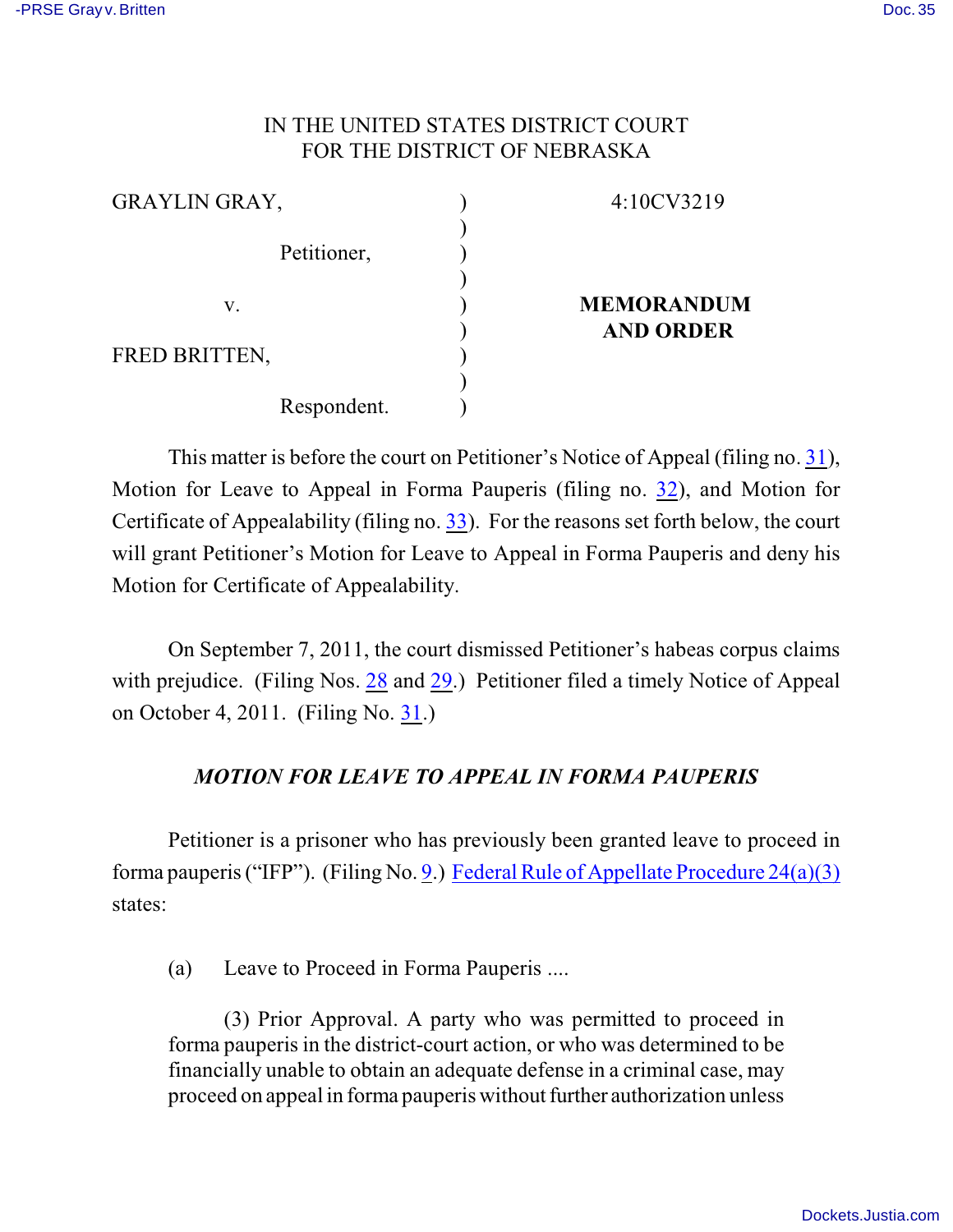. . . the district court—before or after the notice of appeal is filed certifies that the appeal is not taken in good faith or finds that the party is not otherwise entitled to proceed in forma pauperis and states in writing its reasons for the certification or finding[.]

*[Id.](http://web2.westlaw.com/result/default.wl?rs=WLW11.10&ss=CNT&cnt=DOC&cite=frap+24&cxt=DC&service=KeyCite&fn=_top&n=1&elmap=Inline&tnprpdd=None&vr=2.0&tnprpds=TaxNewsFIT&rlt=CLID_FQRLT852844124122110&mt=Nebraska&rlti=1&migkchresultid=1&tf=0&rp=%2fKeyCite%)* On its own motion, the court finds that, because Petitioner was previously given leave to proceed IFP, he may now "proceed on appeal in forma pauperis without further authorization" in accordance with [Federal Rule of Appellate Procedure 24](http://web2.westlaw.com/result/default.wl?rs=WLW11.10&ss=CNT&cnt=DOC&cite=frap+24&cxt=DC&service=KeyCite&fn=_top&n=1&elmap=Inline&tnprpdd=None&vr=2.0&tnprpds=TaxNewsFIT&rlt=CLID_FQRLT852844124122110&mt=Nebraska&rlti=1&migkchresultid=1&tf=0&rp=%2fKeyCite%).

## *REQUEST FOR CERTIFICATE OF APPEALABILITY*

Before a petitioner may appeal the dismissal of a petition for writ of habeas corpus, a "Certificate of Appealability" must issue. Pursuant to the Antiterrorism and Effective Death Penalty Act of 1996 ("AEDPA"), the right to appeal such a dismissal is governed by 28 U.S.C.  $\S$  2253(c), which states:

(c)(1) Unless a circuit justice or judge issues a certificate of appealability, an appeal may not be taken to the court of appeals from–

(A) the final order in a habeas corpus proceeding in which the detention complained of arises out of process issued by a State court; ....

(2) A certificate of appealability may issue under paragraph (1) only if the applicant has made a substantial showing of the denial of a constitutional right.

(3) The certificate of appealability under paragraph (1) shall indicate which specific issue or issues satisfy the showing required by paragraph  $(2).<sup>1</sup>$ 

<sup>&</sup>lt;sup>1</sup>Similarly, [Federal Rule of Appellate Procedure 22\(b\)](http://web2.westlaw.com/find/default.wl?rp=%2ffind%2fdefault.wl&sv=Split&utid=3&rs=WLW11.10&cite=frap+22&fn=_top&mt=EighthCircuit&vr=2.0), as amended by AEDPA, indicates that in an action pursuant to  $28$  U.S.C. §  $2254$ , a notice of appeal triggers the requirement that the district judge who rendered the judgment either issue a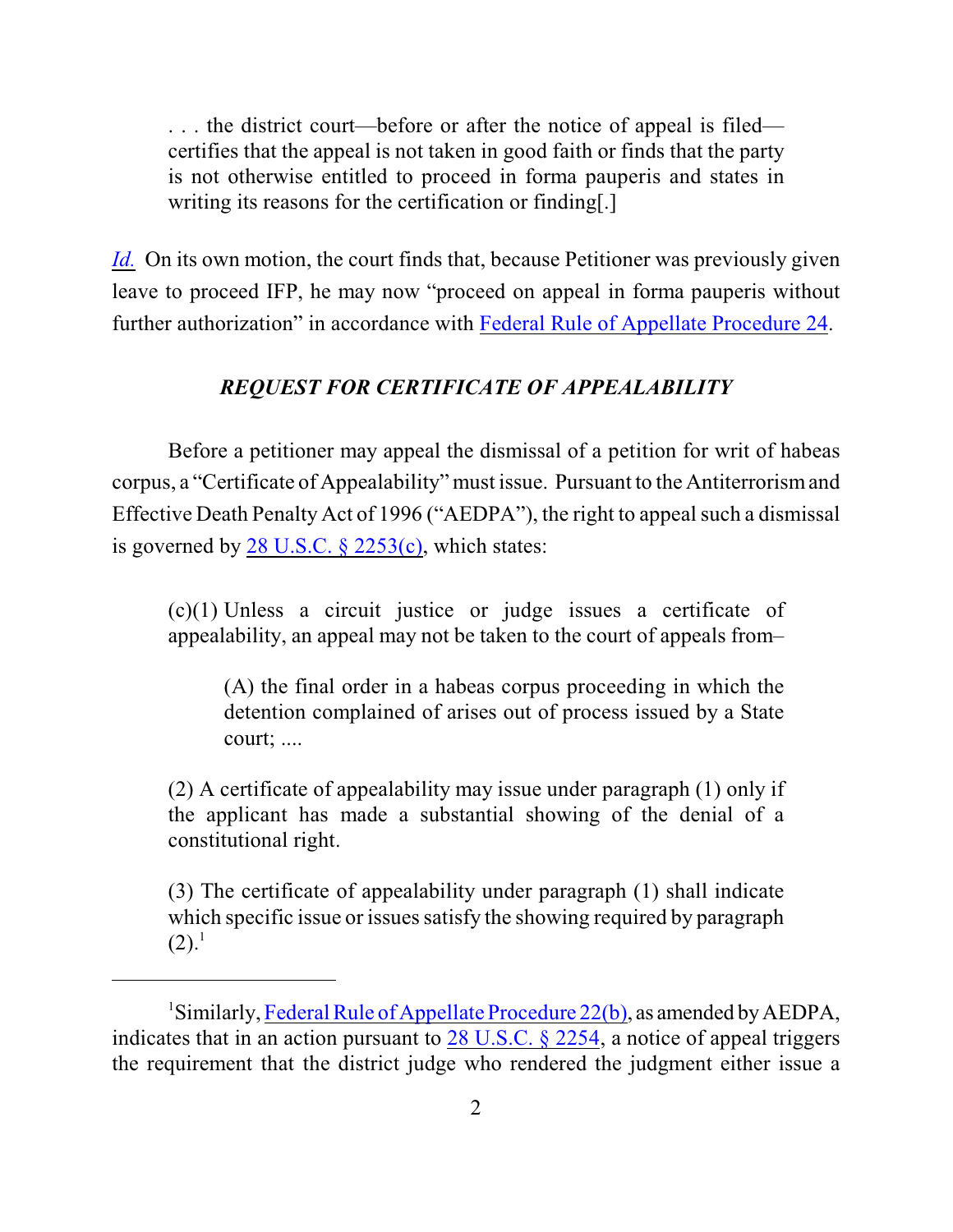A certificate of appealability may issue only if the applicant has made a substantial showing of the denial of a constitutional right. *See* [28 U.S.C. §](http://www.westlaw.com/find/default.wl?rs=CLWP3.0&vr=2.0&cite=28+USCA+s+2253%28c%29%282%29)  $2253(c)(2)$ . Such a showing requires a demonstration "that reasonable jurists could debate whether (or, for that matter, agree that) the petition should have been resolved in a different manner or that the issues presented were adequate to deserve encouragement to proceed further." *Slack v. McDaniel*[, 529 U.S. 473, 484 \(2000\)](http://www.westlaw.com/find/default.wl?rs=CLWP3.0&vr=2.0&cite=529+U.S.+473) (internal quotation marks omitted), citing *[Barefoot v. Estelle](http://www.westlaw.com/find/default.wl?rs=CLWP3.0&vr=2.0&cite=463+U.S.+894)*, 463 U.S. 894 (1983) (defining pre-AEDPA standard for a certificate of probable cause to appeal).

"Where a district court has rejected the constitutional claims on the merits, the showing required to satisfy §2253(c) is straightforward: The petitioner must demonstrate that reasonable jurists would find the district court's assessment of the constitutional claims debatable or wrong." *Slack*[, 529 U.S. at 484](http://www.westlaw.com/find/default.wl?rs=CLWP3.0&vr=2.0&cite=529+U.S.+484). Similarly, if the district court denies a petition for writ of habeas corpus on procedural grounds without reaching the underlying constitutional claims on the merits:

[A] COA should issue when the prisoner shows, at least, that jurists of reason would find it debatable whether the petition states a valid claim of the denial of a constitutional right and . . . would find it debatable whether the district court was correct in its procedural ruling . . . Where a plain procedural bar is present and the district court is correct to invoke it to dispose of the case, a reasonable jurist could not conclude either that the district court erred in dismissing the petition or that the petitioner should be allowed to proceed further. In such a circumstance, no appeal would be warranted.

*[Id.](http://www.westlaw.com/find/default.wl?rs=CLWP3.0&vr=2.0&cite=529+U.S.+484)*

certificate of appealability or state the reasons why such a certificate should not issue. *See generally Tiedeman v. Benson*[, 122 F.3d 518, 521 \(8th Cir. 1997\)](http://www.westlaw.com/find/default.wl?rs=CLWP3.0&vr=2.0&cite=122+F.3d+518).